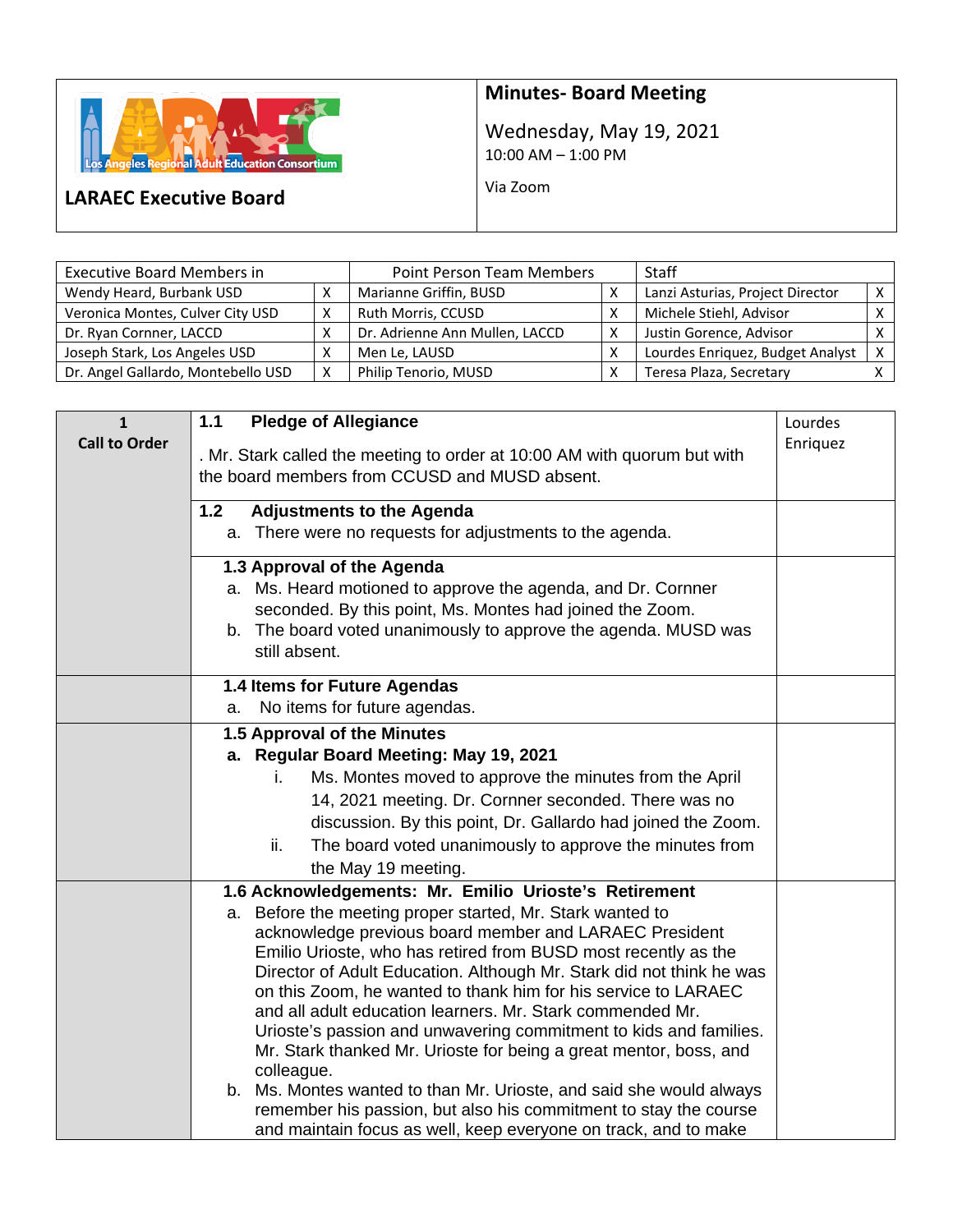|                          | sure people didn't let their individual opinions and emotions get in<br>the way of what was best and most important for the consortium.<br>c. Dr. Gallardo said that he had only ever worked with Mr. Urioste<br>from afar, not as part of the board. But he was always struck by Mr.<br>Urioste's eloquence in communicating and dealing with complicated<br>subjects as LARAEC was going through a very active time. Mr.<br>Urioste was always kind to everyone even when he disagreed or<br>had to move the discussion another way, and so he congratulated<br>Mr. Urioste and thanked him.<br>d. Ms. Heard said that she was literally sitting in Mr. Urioste's chair<br>after having him as a boss. As she does his job and sees the<br>procedures he put in place, it becomes even more clear how much<br>he cared about education and about the students, families,<br>communities, and systems he put into place. He really takes the<br>time to make sure each person is cared for properly and he does<br>not cut corners in putting in that personal touch. She is even more<br>impressed now seeing all the things he was juggling while also<br>taking time with every student and family while keeping the passion<br>he had for adult ed, even as he learned that new industry later in<br>his career.<br>e. Dr. Cornner acknowledged that being new on the board, he did not<br>get a chance to work with Mr. Urioste as much as the rest did, but<br>he echoed all of the other board members' sentiments and praised<br>how much Mr. Urioste cared about the students and communities of<br>LARAEC. He extended the LACCD Chancellor's best wishes for his<br>retirement. |             |
|--------------------------|---------------------------------------------------------------------------------------------------------------------------------------------------------------------------------------------------------------------------------------------------------------------------------------------------------------------------------------------------------------------------------------------------------------------------------------------------------------------------------------------------------------------------------------------------------------------------------------------------------------------------------------------------------------------------------------------------------------------------------------------------------------------------------------------------------------------------------------------------------------------------------------------------------------------------------------------------------------------------------------------------------------------------------------------------------------------------------------------------------------------------------------------------------------------------------------------------------------------------------------------------------------------------------------------------------------------------------------------------------------------------------------------------------------------------------------------------------------------------------------------------------------------------------------------------------------------------------------------------------------------------------------------------------------------------------------------|-------------|
| $2^{1}$<br><b>Public</b> | No public comments.                                                                                                                                                                                                                                                                                                                                                                                                                                                                                                                                                                                                                                                                                                                                                                                                                                                                                                                                                                                                                                                                                                                                                                                                                                                                                                                                                                                                                                                                                                                                                                                                                                                                         | Mr. Gorence |
| <b>Comment</b>           |                                                                                                                                                                                                                                                                                                                                                                                                                                                                                                                                                                                                                                                                                                                                                                                                                                                                                                                                                                                                                                                                                                                                                                                                                                                                                                                                                                                                                                                                                                                                                                                                                                                                                             |             |
| 3                        | 3.1 Annual Plan Update and Action Planning Teams(APT) Summit                                                                                                                                                                                                                                                                                                                                                                                                                                                                                                                                                                                                                                                                                                                                                                                                                                                                                                                                                                                                                                                                                                                                                                                                                                                                                                                                                                                                                                                                                                                                                                                                                                | Mr. Gorence |
| <b>Yearly Plan</b>       |                                                                                                                                                                                                                                                                                                                                                                                                                                                                                                                                                                                                                                                                                                                                                                                                                                                                                                                                                                                                                                                                                                                                                                                                                                                                                                                                                                                                                                                                                                                                                                                                                                                                                             |             |
| <b>Update</b>            | a. Mr. Gorence welcomed the APT co-chairs and members who were<br>on the Zoom. He noted that it was almost one year ago to the day<br>that the LARAEC board directed the LARAEC staff to reengage the<br>APT's and check their status, viability, and needs in order to<br>continue to work for LARAEC. In one year the APT's have<br>managed to transition from 100% in-person to 100% virtual work,<br>which would not have happened without the total commitment and<br>support of all member districts and the hard work of the co-chairs<br>and members.<br>b. Mr. Gorence asked the board to hold questions until the end of the<br>APT teams' and co-chair's presentations, and also thanked the<br>LARAEC board itself and the LARAEC staff for their help in creating<br>the infrastructure necessary to push the APT's work out to the<br>wider LARAEC community.<br>c. Adults With Disabilities<br>Co-chair Lisa Andrade introduced herself as the DSS<br>I.<br>Supervisor at April Friedman Occupational Center, and co-<br>chair Danielle Sheppard of LACCD's West LA College<br>introduced herself.<br>They explained that their goal is to support their instructors<br>ii.<br>in how they work with students with disabilities in their<br>classroom, and elaborated on the videos, one-pagers, and<br>PowerPoint presentations they have made to cover a variety<br>of topics to support teachers and students, all available on<br>the LARAEC website. They also covered examples of                                                                                                                                                                                      |             |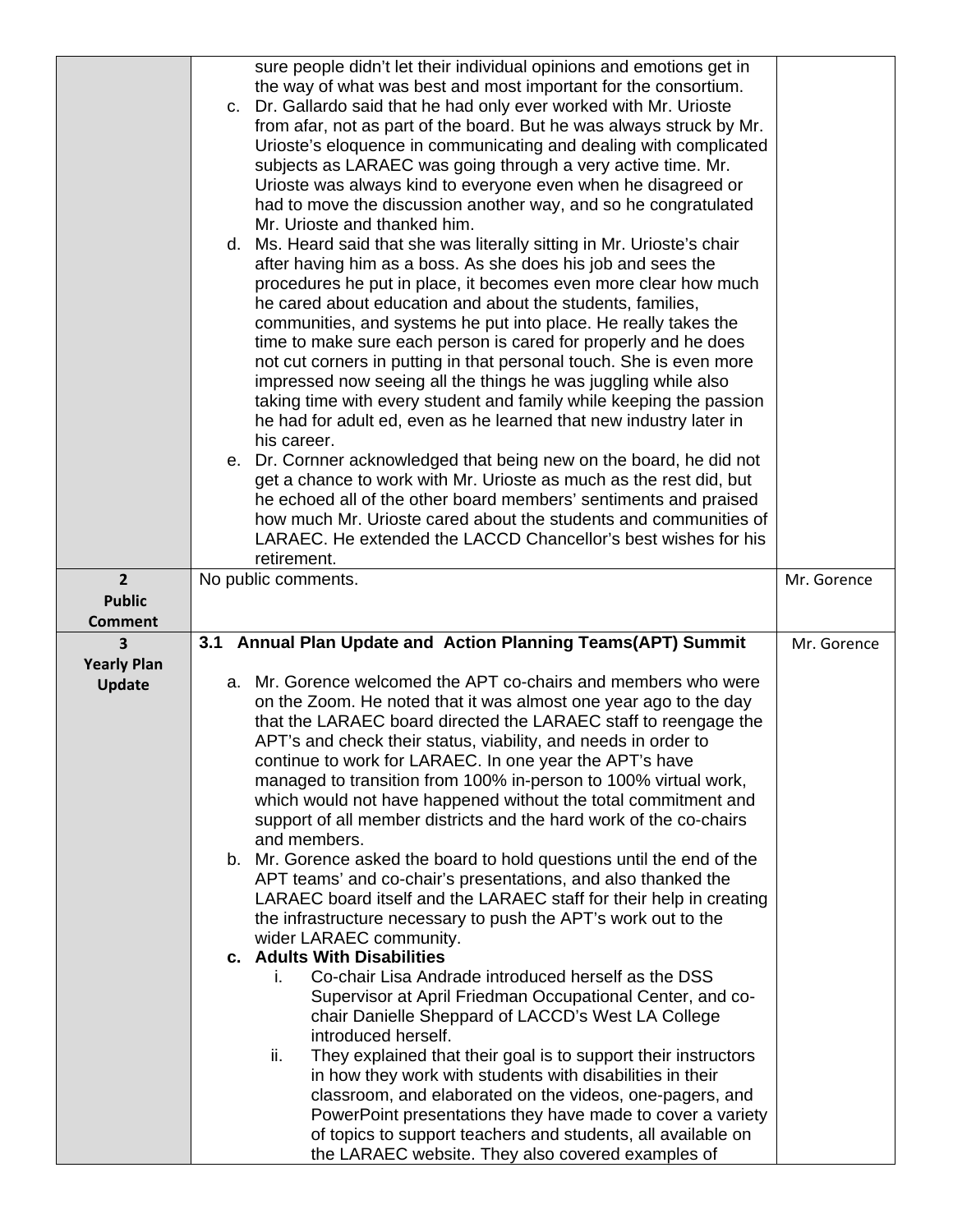|  |               | resources that various campuses already had that have<br>been added to the website as well. They also have flyers<br>and resources on bilingual assistance and from community |  |
|--|---------------|-------------------------------------------------------------------------------------------------------------------------------------------------------------------------------|--|
|  | iii.          | partners such as the Department of Rehabilitation.<br>They are also putting together flyers and videos targeting                                                              |  |
|  |               | specific student profiles, since they may see a wide variety                                                                                                                  |  |
|  |               | of different kinds of cognitive, physical, mental, emotional,                                                                                                                 |  |
|  |               | learning, or developmental disabilities.                                                                                                                                      |  |
|  | d. Counseling | Co-chair Lisa Valle introduced herself as a teacher                                                                                                                           |  |
|  | Ι.            | counselor for LAUSD adult ed at LATC, and co-chair                                                                                                                            |  |
|  |               | Angelica Villalpando introduced herself as a non-credit                                                                                                                       |  |
|  |               | counselor at LA Harbor College as part of LACCD.                                                                                                                              |  |
|  | ii.           | Ms. Valle explained that the counseling APT collaborated                                                                                                                      |  |
|  |               | and shared counseling topics, including what it means to be                                                                                                                   |  |
|  |               | a counselor, general methods for communication with                                                                                                                           |  |
|  |               | students, thoughts about the topic of "Equity" and how it                                                                                                                     |  |
|  |               | pertains to counseling, and identifying counseling<br>commonalities.                                                                                                          |  |
|  | iii.          | Ms. Villalpando explained that they also created a survey for                                                                                                                 |  |
|  |               | counselors listing elements utilized at each school for the                                                                                                                   |  |
|  |               | remote orientation and enrollment process and shared ideas                                                                                                                    |  |
|  |               | that should be included in the remote orientation and                                                                                                                         |  |
|  |               | enrollment process.                                                                                                                                                           |  |
|  | iv.           | They also started a group discussion about what "real<br>counseling" is keeping in mind the individual student's                                                              |  |
|  |               | educational and socio-emotional needs.                                                                                                                                        |  |
|  | ν.            | Ms. Valle then explained how they solicited and examined                                                                                                                      |  |
|  |               | the steps and procedures for onboarding shared by each                                                                                                                        |  |
|  |               | district, as well as updating websites with resources, and                                                                                                                    |  |
|  |               | spearheaded a remote orientation and enrollment process                                                                                                                       |  |
|  |               | presentation to assistant and guide counselors.                                                                                                                               |  |
|  | vi.           | Ms. Villalpando explained that their focus for the next fiscal<br>year will be exploring strategies for implementing dual                                                     |  |
|  |               | enrollment in transition to post secondary and making sure                                                                                                                    |  |
|  |               | adult schools know how to transition into the community                                                                                                                       |  |
|  |               | college system. She said it is also vital that eligible adult                                                                                                                 |  |
|  |               | students know to enroll through the dual enrollment program                                                                                                                   |  |
|  |               | so they don't unintentionally disqualify themselves from the                                                                                                                  |  |
|  |               | LA College Promise.                                                                                                                                                           |  |
|  | Ĺ.            | e. Data and Accountability<br>Yanira Chavez introduced herself as the CASAS                                                                                                   |  |
|  |               | coordinator for Burbank Adult School, and introduced Ruth                                                                                                                     |  |
|  |               | Morris, assistant principal of Culver City Adult School. She                                                                                                                  |  |
|  |               | the introduced their collaborators on the APT, including:                                                                                                                     |  |
|  |               | Chris Shaw and Tim Sheridan, Program<br>1.                                                                                                                                    |  |
|  |               | Performance Advisors, LAUSD Adult Ed.                                                                                                                                         |  |
|  |               | 2. Ana Sotelo, Student Assessment Assistant,                                                                                                                                  |  |
|  |               | Stephanie Fuentes and Exsa Perez from MUSD<br>3. Laura Perez, Dean of Adult Noncredit, Angelica                                                                               |  |
|  |               | Ramirez, Dean Academic, and Timothy Russell,                                                                                                                                  |  |
|  |               | <b>LACCD</b>                                                                                                                                                                  |  |
|  | ii.           | Ruth Morris explained that the D&A APT found that they did                                                                                                                    |  |
|  |               | not always have the same definitions of what data was or                                                                                                                      |  |
|  |               | where it could be found. They started with a focus on                                                                                                                         |  |
|  |               | CASAS, and wanted to use that data to shape their                                                                                                                             |  |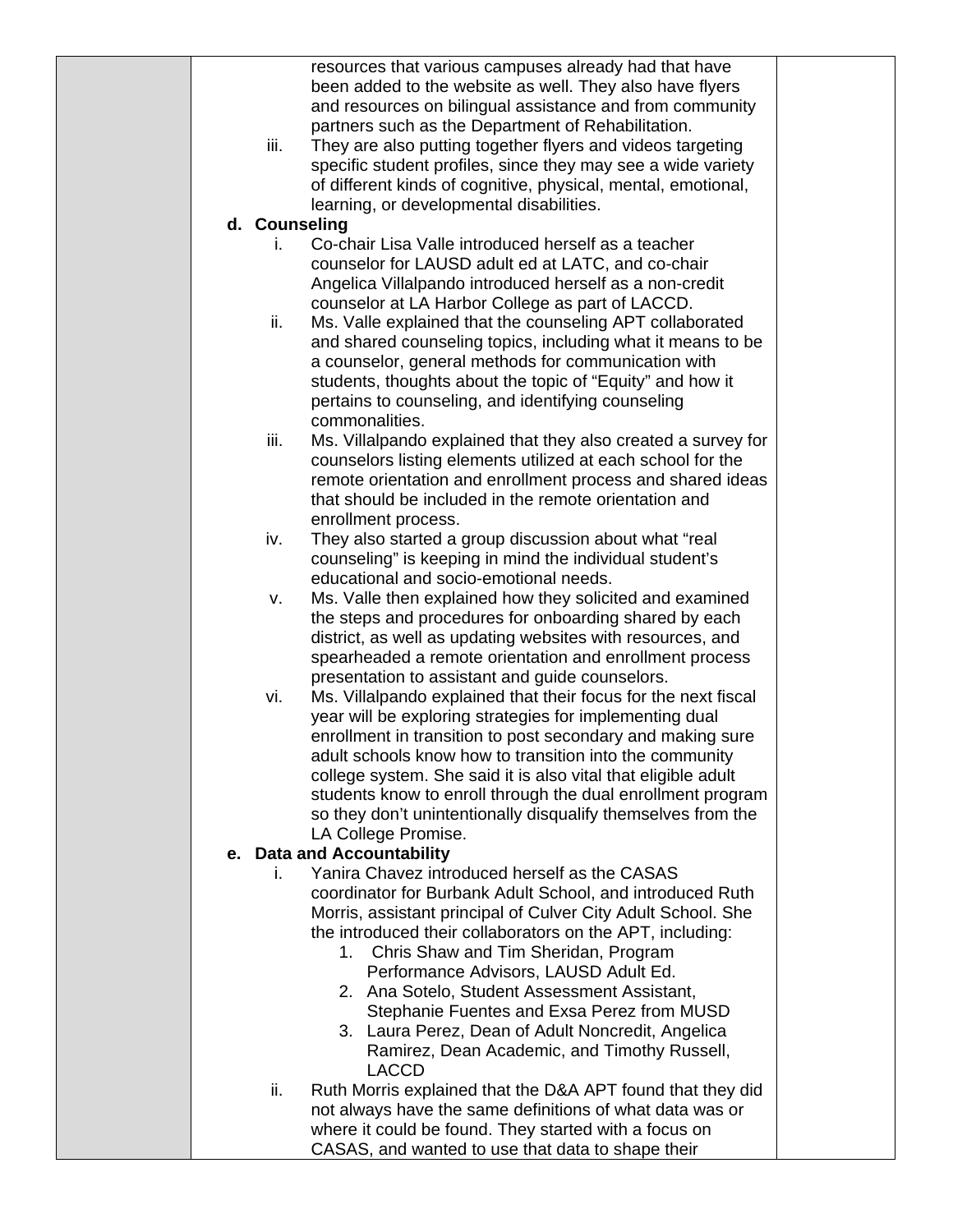|    |                 | conversations and work for the next three years across a                                                                       |  |
|----|-----------------|--------------------------------------------------------------------------------------------------------------------------------|--|
|    |                 | wider umbrella of data.                                                                                                        |  |
|    | iii.            | Ms. Morris added that their major goals going forward will                                                                     |  |
|    |                 | be housed under the last data umbrella, which is transitions                                                                   |  |
|    |                 | between K-12, adult schools, community colleges and to the                                                                     |  |
|    |                 | workplace.                                                                                                                     |  |
| f. | <b>Pathways</b> |                                                                                                                                |  |
|    | Ĺ.              | Co-chair Michelle Cohen introduced herself as an academic                                                                      |  |
|    |                 | pathway advisor at LAUSD and introduced co-chair Lisa                                                                          |  |
|    |                 | Saperston, a teacher at LACCD, who could not be present.                                                                       |  |
|    |                 | She said she was extremely proud of her team's                                                                                 |  |
|    |                 | accomplishments in pivoting during a crazy year.                                                                               |  |
|    | ii.             | She explained that with the transition online, they realized                                                                   |  |
|    |                 | the LARAEC website needed to be shaped up, and the end                                                                         |  |
|    |                 | result of their work this year will be a user-friendly website<br>aimed at potential students, the people trying to help those |  |
|    |                 | students find their pathway, and current students who are                                                                      |  |
|    |                 | working with counselors and advisors. They are still in the                                                                    |  |
|    |                 | process of collecting data and information from 14 K12                                                                         |  |
|    |                 | schools and satellite locations as well as the community                                                                       |  |
|    |                 | colleges.                                                                                                                      |  |
|    | iii.            | She introduced their shared database work product used to                                                                      |  |
|    |                 | collaborate on that task, emphasizing that it is not a                                                                         |  |
|    |                 | deliverable but rather a vital tool for them. This will be used                                                                |  |
|    |                 | to form an interactive map to connect students to the best                                                                     |  |
|    |                 | possible person to help them based on their desired                                                                            |  |
|    |                 | pathway.                                                                                                                       |  |
|    | iv.             | She assured people not to worry if the website's information                                                                   |  |
|    |                 | is currently incomplete as they are actively working on the                                                                    |  |
|    |                 | site's structure and content with the web developer and                                                                        |  |
|    |                 | have to vett all content through site level administrators.                                                                    |  |
|    | v.              | She then walked the attendees through the LARAEC test                                                                          |  |
|    |                 | website, explaining the look was evolving. But students will                                                                   |  |
|    |                 | be able to search programs based on what pathway they<br>want to take. She is also excited that this year they see             |  |
|    |                 | articulation agreements between non credit and adult ed                                                                        |  |
|    |                 | and community college credit and certificate programs are                                                                      |  |
|    |                 | starting to happen, because it will be a very important part                                                                   |  |
|    |                 | of this.                                                                                                                       |  |
|    | vi.             | She added that if anyone wants more specific updates on                                                                        |  |
|    |                 | the website, Michele Stiehl has been working with her and                                                                      |  |
|    |                 | the web developer and can give updates.                                                                                        |  |
| g. |                 | <b>Professional Development</b>                                                                                                |  |
|    | L.              | Co-chair Anabell Brigida-Gallegos introduced herself as an                                                                     |  |
|    |                 | ESL pathway advisor at LAUSD's Harbor Occupational                                                                             |  |
|    |                 | Center, and explained that her co-chair Julie Cross was                                                                        |  |
|    |                 | unable to attend.                                                                                                              |  |
|    | ii.             | She explained that this year they worked on a survey to                                                                        |  |
|    |                 | identify PD needs that was distributed to consortium                                                                           |  |
|    |                 | members in December. Their next task is to review data                                                                         |  |
|    |                 | from the LARAEC Rocks conference evaluation.                                                                                   |  |
|    | iii.            | The PD APT was asked to brainstorm topics and presenters                                                                       |  |
|    |                 | to address learner persistence in the Lunch with LARAEC<br>series. Their recommendations included onboarding                   |  |
|    |                 | students teaching and engagement strategies and best                                                                           |  |
|    |                 |                                                                                                                                |  |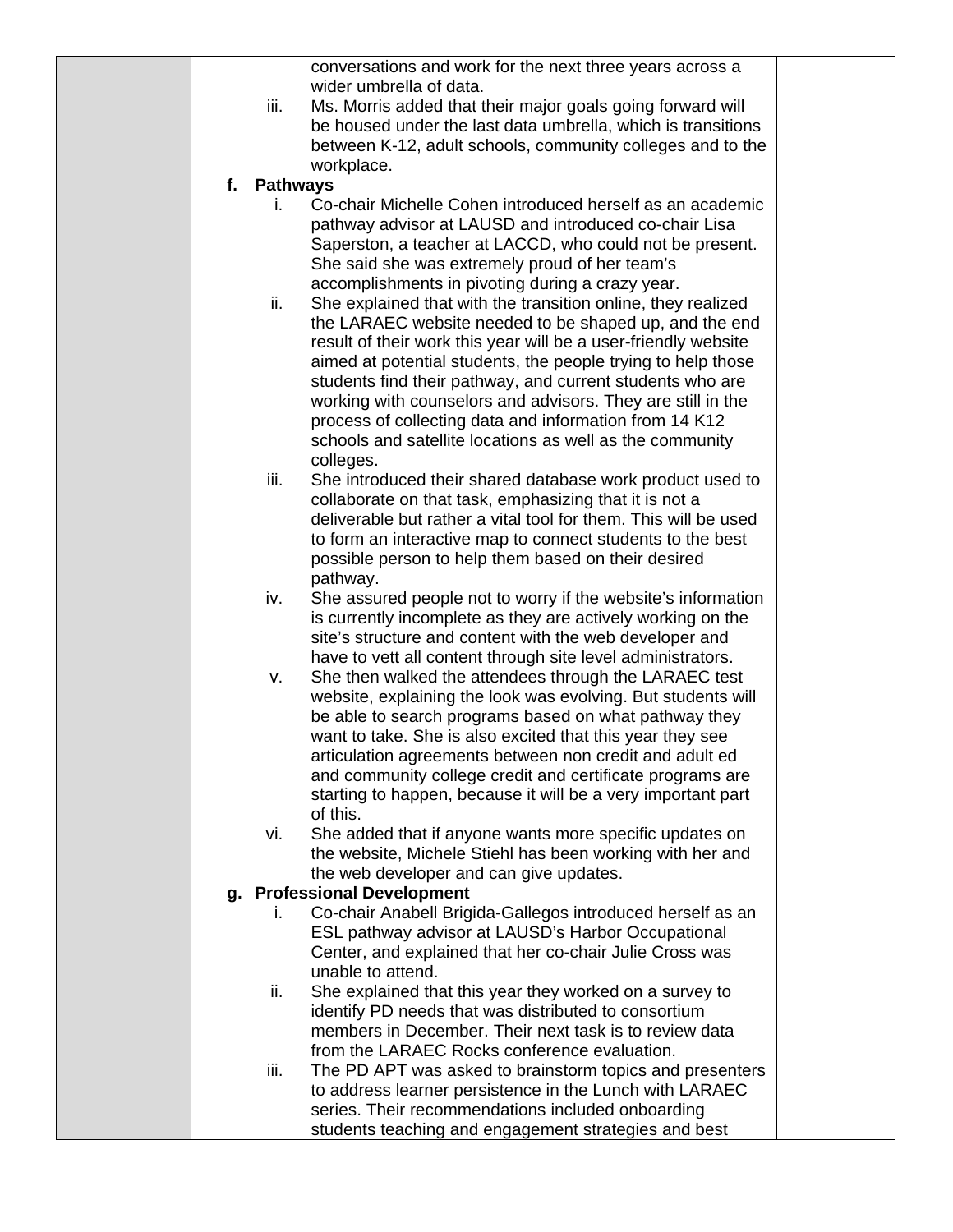|    | practices shared by teachers with high persistence and                   |  |
|----|--------------------------------------------------------------------------|--|
|    | providing feedback to students.                                          |  |
|    | Their PD survey identified learner persistence as the<br>iv.             |  |
|    | number one priority followed by blended instruction                      |  |
|    | assessment, assessment-driven instruction, and self care.                |  |
|    | Their recommendations for the upcoming school year are a<br>v.           |  |
|    | repository to house resources such as a google drive link on             |  |
|    |                                                                          |  |
|    | the LARAEC website, a calendar with professional                         |  |
|    | development opportunities identifying providers for PDs and              |  |
|    | crediting PD attendees across the board for salaries or a                |  |
|    | district sponsored training rate.                                        |  |
|    | h. Workforce Re-Entry                                                    |  |
|    | Co-chair Dr. Imelda Perez, assistant dean at LACC,<br>L.                 |  |
|    | introduced herself and her co-chair Aaron Saenz.                         |  |
|    | ii.<br>Mr. Saenz explained that the tasks their group was                |  |
|    | assigned were difficult because they were just getting on a              |  |
|    | roll when COVID hit. So they decided to focus on what they               |  |
|    | can do in the time of distance learning and working, and                 |  |
|    | they ultimately wanted to create a one-stop shop for career              |  |
|    | resources for LARAEC members that were transferable                      |  |
|    | across different learning management systems. In particular              |  |
|    | they wanted plug and play google slides presentations                    |  |
|    | focused on relevant topics that could be dropped into                    |  |
|    | anyone's course. This system was marketed with a                         |  |
|    | presentation at the LARAEC Ede conference.                               |  |
|    | iii.<br>Mr. Saenz described the team's work process for creating         |  |
|    |                                                                          |  |
|    | the google slides, which formed the deliverables for the                 |  |
|    | team.                                                                    |  |
|    | Mr. Saenz said the recommendation from the team is to<br>iv.             |  |
|    | focus on strategies that can be used to help their target                |  |
|    | population reentering the workforce that has been hit hard               |  |
|    | by COVID and develop strategies around that.                             |  |
| i. | Mr. Gorence asked the board if they had any questions. Mr. Stark         |  |
|    | said he did not and thanked the co-chairs for their presentations        |  |
|    | and the team members for their thoughtful work, innovation, and          |  |
|    | passion as well as the LARAEC staff for creating the Lunch With          |  |
|    | <b>LARAEC</b> sessions.                                                  |  |
| j. | Ms. Montes echoed those congratulations, expressing her                  |  |
|    | amazement at the way the APTs are driving the work that needs to         |  |
|    | be done from the field, not from the top down. She noted that it's       |  |
|    | been a long journey and it has not always been an easy journey to        |  |
|    | collaborate, but today shows amazing collaboration among all the         |  |
|    | agencies, districts, and community.                                      |  |
|    | k. Dr. Gallardo echoed those sentiments, addin that this year has        |  |
|    | been difficult for everyone, but everyone has participated               |  |
|    | phenomenally in creating opportunities for LARAEC and LARAEC             |  |
|    | districts. It's an example of collaboration that is getting better every |  |
|    | year. Dr. Gallardo also related an anecdote from attending the first     |  |
|    | meeting of the Adults with Disabilities APT, and the way they are        |  |
|    |                                                                          |  |
|    | working to update language and dilute the negative perceptions of        |  |
|    | learning disabilities.                                                   |  |
| L. | Ms. Heard thanked the APT's for their hard work, remembering the         |  |
|    | first meeting she attended when the consortium was introduced,           |  |
|    | and how far their work has come now.                                     |  |
|    | m. Dr. Cornner echoed the board's sentiments, saying it was amazing      |  |
|    | to see the integration of their work, saying this was an awesome         |  |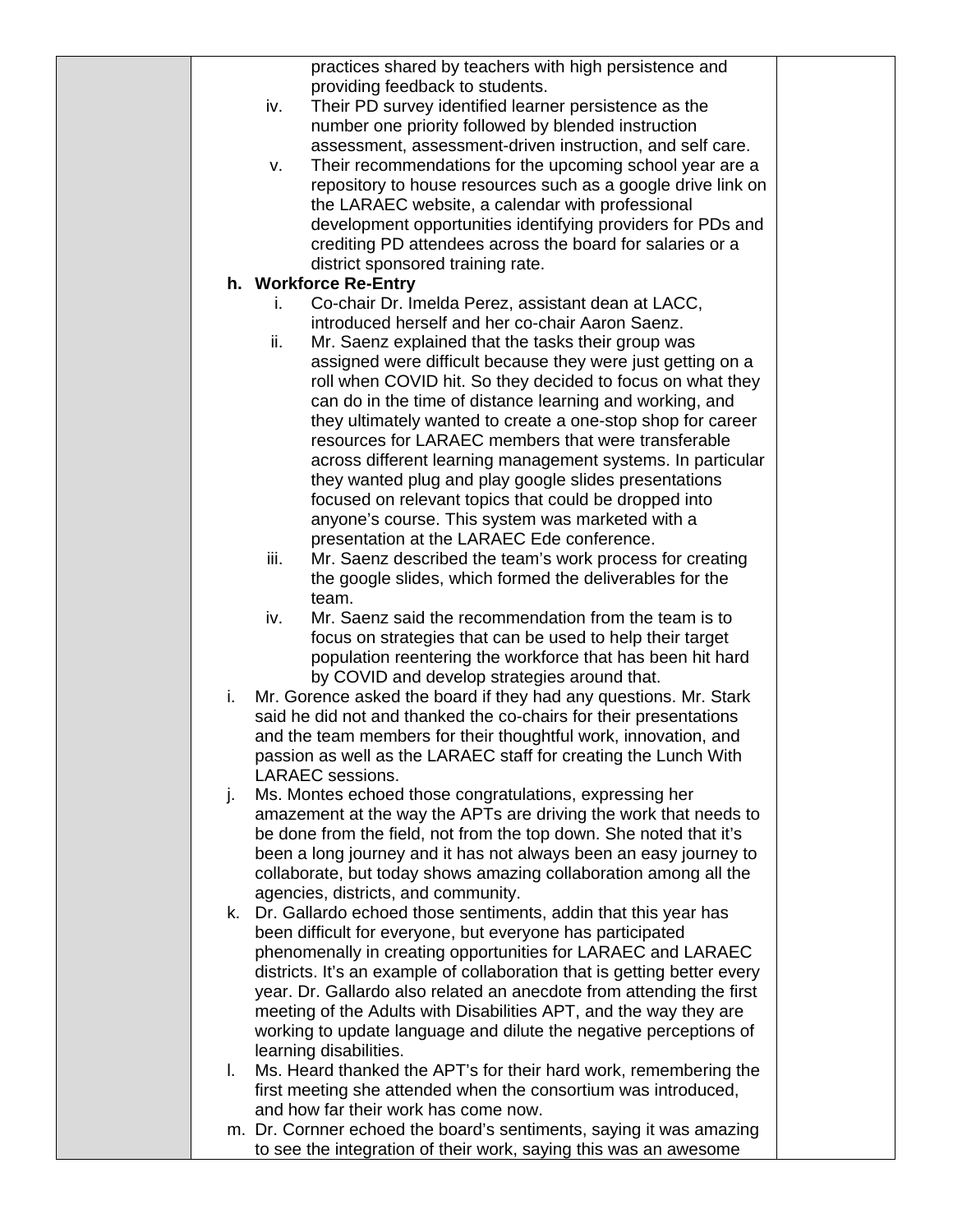|                                                                | opportunity to show how they've changed the way they approach<br>adult ed.<br>n. Mr. Asturias thanked all of the participants in the APT's, saying it<br>has been an amazing journey years in the making. It is a testament<br>to their focus that they want to keep doin the work they are doing.<br>Mr. Asturias also thanked his team and the point persons.<br>Mr. Gorence added that they will share the CTE tool on the<br>о.<br>LARAEC website once it's vetted with the board so they can see<br>the full functionality. Mr. Gorence also thanked the point persons<br>embedded in each of the APT's for their work and tutelage.                                                                                                                                                                                                                                                                                                                                                                                                                                                                                                                                                                                                                                                                                                                                                                               |              |
|----------------------------------------------------------------|-------------------------------------------------------------------------------------------------------------------------------------------------------------------------------------------------------------------------------------------------------------------------------------------------------------------------------------------------------------------------------------------------------------------------------------------------------------------------------------------------------------------------------------------------------------------------------------------------------------------------------------------------------------------------------------------------------------------------------------------------------------------------------------------------------------------------------------------------------------------------------------------------------------------------------------------------------------------------------------------------------------------------------------------------------------------------------------------------------------------------------------------------------------------------------------------------------------------------------------------------------------------------------------------------------------------------------------------------------------------------------------------------------------------------|--------------|
| $\overline{\mathbf{4}}$<br><b>Budget Report</b><br>and updates | 4.1 Consortia Fiscal Administration Declaration (CFAD) Update<br>Mr. Asturias announced that the amounts reflected in the<br>а.<br>presentation are now posted in the NOVA system for the state and<br>have been certified. A revision from the governor may include some<br>additional COLA. Dr. Cornner asked if they expect COLA to move<br>up to 4, and Mr. Asturias said he has not heard anything, rather he<br>read some information in the May revise, and is still waiting to hear<br>the interpretation of the CAEP office.<br>b. Mr. Asturias said additional instructions will be coming to each of<br>the districts if they need to do anythi in order to capture the<br>additional funding should they receive the 1.7 COLA or, hopefully,<br>closer to 4.0.                                                                                                                                                                                                                                                                                                                                                                                                                                                                                                                                                                                                                                              | Ms. Asturias |
|                                                                |                                                                                                                                                                                                                                                                                                                                                                                                                                                                                                                                                                                                                                                                                                                                                                                                                                                                                                                                                                                                                                                                                                                                                                                                                                                                                                                                                                                                                         |              |
| 5 <sup>1</sup><br><b>Information/Dis</b><br>cussion Items      | 5.1 LARAEC EDGE Event and End of the Year Report<br>a. Ms. Stiehl announced that it was their most attended event<br>to date with 744 people registered and participating and 191<br>consortium staff members participating. There were also<br>483 students taking part in 105 sessions over 3 days, and<br>people participating from all over California.<br>b. They did have some debriefs after the conference and met<br>with the Point Persons Team: the feedback is that LARAEC<br>should do this again as it is much needed. From data they<br>saw that students were very interested in attending sessions<br>around topics and skills as well as support services. They<br>did not attend as highly the sessions on individual school<br>sites, so they know that people are more interested in topics<br>they can take and utilize right away.<br>c. They want to keep the event, but focus it more on those<br>transitions to post secondary and bring those sector people<br>together earlier so they can share on topics from a<br>consortium perspective.<br>d. They also want to consider shortening it to two days, as<br>their evening session was their most well-attended. They<br>had a lot of ESL students attend, so they want to make sure<br>they have enough Spanish sessions.<br>They also want to reach out sooner to teachers who can<br>е.<br>then register their class in one big chunk. | Ms. Stiehl   |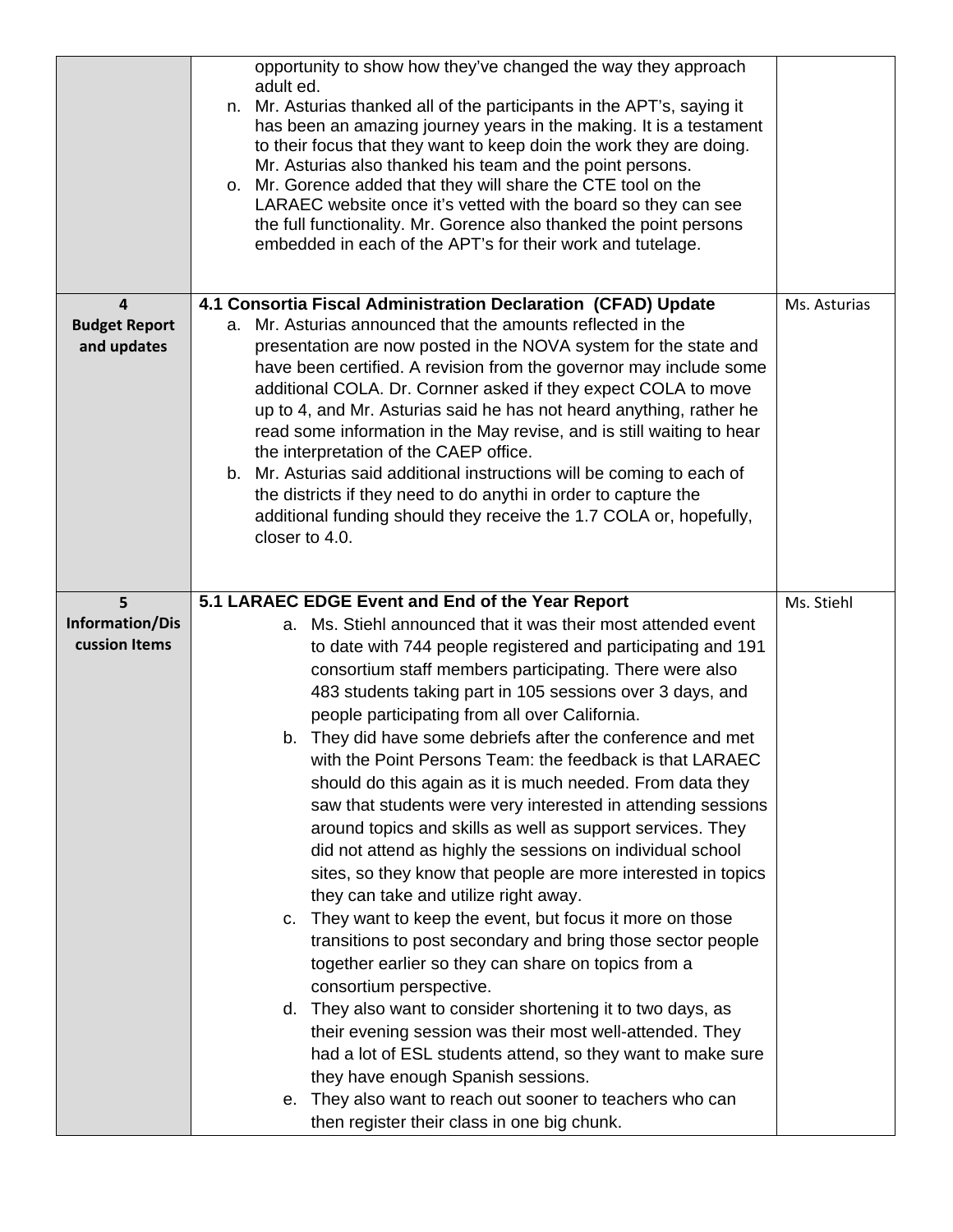| f. | Lastly, Ms. Stiehl said this has been a breakthrough year in<br>terms of collaboration as they have had to transition from<br>being 100% in-person and shift how they relate to people<br>and interact with member districts. It's been a breakthrough<br>year of being more connected to the field than ever, and<br>they had two conferences as well. Plus they had 1613<br>people participate in Lunch with LARAEC over 18 sessions.<br>A little over 1000 attended live, but 580 people watched<br>after the fact. And with 106 APT members in six groups, it<br>added up to around 108 hours of collaboration time this<br>year. In addition, people are also going back to watch the<br>board meetings after the fact as well.<br>g. The other thing they are working on is building out the |  |
|----|----------------------------------------------------------------------------------------------------------------------------------------------------------------------------------------------------------------------------------------------------------------------------------------------------------------------------------------------------------------------------------------------------------------------------------------------------------------------------------------------------------------------------------------------------------------------------------------------------------------------------------------------------------------------------------------------------------------------------------------------------------------------------------------------------|--|
|    | LARAEC website as the hub of all these events and to<br>house the resources produced by the APT's.                                                                                                                                                                                                                                                                                                                                                                                                                                                                                                                                                                                                                                                                                                 |  |
|    | h. Mr. Gorence added that the equity training for LARAEC<br>educators sponsored by CalPro was a success. All five<br>member districts participated, and it involved pre-training<br>activities, the training itself, and follow-up. One of the<br>reasons this is significant is it resulted in the creation, with<br>AIR, of LARAEC's platform to house their equity training,<br>and the next train the trainers event will roll out tentatively in<br>July.                                                                                                                                                                                                                                                                                                                                     |  |
| i. | Mr. Stark and Ms. Montes praised the work of the LARAEC<br>office team, and praised how remote events reduce their<br>carbon footprint as well.                                                                                                                                                                                                                                                                                                                                                                                                                                                                                                                                                                                                                                                    |  |
|    | 5.2 Discussion of LARAEC FY 2021-2022 Board Calendar                                                                                                                                                                                                                                                                                                                                                                                                                                                                                                                                                                                                                                                                                                                                               |  |
| a. | Mr. Asturias presented the proposed calendar created by<br>board consensus. They have vetted the calendar with the<br>point persons, and always allow the flexibility of changing<br>dates and times as circumstances require. Mr. Asturias<br>added that he took the liberty to add the date for the next in-<br>person conference event which will take place March 12,<br>2022, assuming it can be safely done and will have<br>appropriate safeguards. They will bring this item as an<br>action item at the next board meeting.                                                                                                                                                                                                                                                               |  |
|    | b. Dr. Gallardo asked that they consider changing the<br>February 16th meeting to February 9th and the April 20th<br>meeting to April 13th because those dates conflict with<br>MUSD's calendar.                                                                                                                                                                                                                                                                                                                                                                                                                                                                                                                                                                                                   |  |
| C. | Ms. Montes asked if Wednesday is still a day that works for<br>everyone so as not to conflict with other board meetings.<br>Dr. Cornner said that he may have to leave early<br>i.<br>once they return to in-person meeting, but does not<br>anticipate a problem, and neither did Dr. Gallardo.                                                                                                                                                                                                                                                                                                                                                                                                                                                                                                   |  |
| d. | Ms. Montes asked if the board also wanted to reconsider<br>the length and starting time of the meetings, and suggested                                                                                                                                                                                                                                                                                                                                                                                                                                                                                                                                                                                                                                                                             |  |
|    |                                                                                                                                                                                                                                                                                                                                                                                                                                                                                                                                                                                                                                                                                                                                                                                                    |  |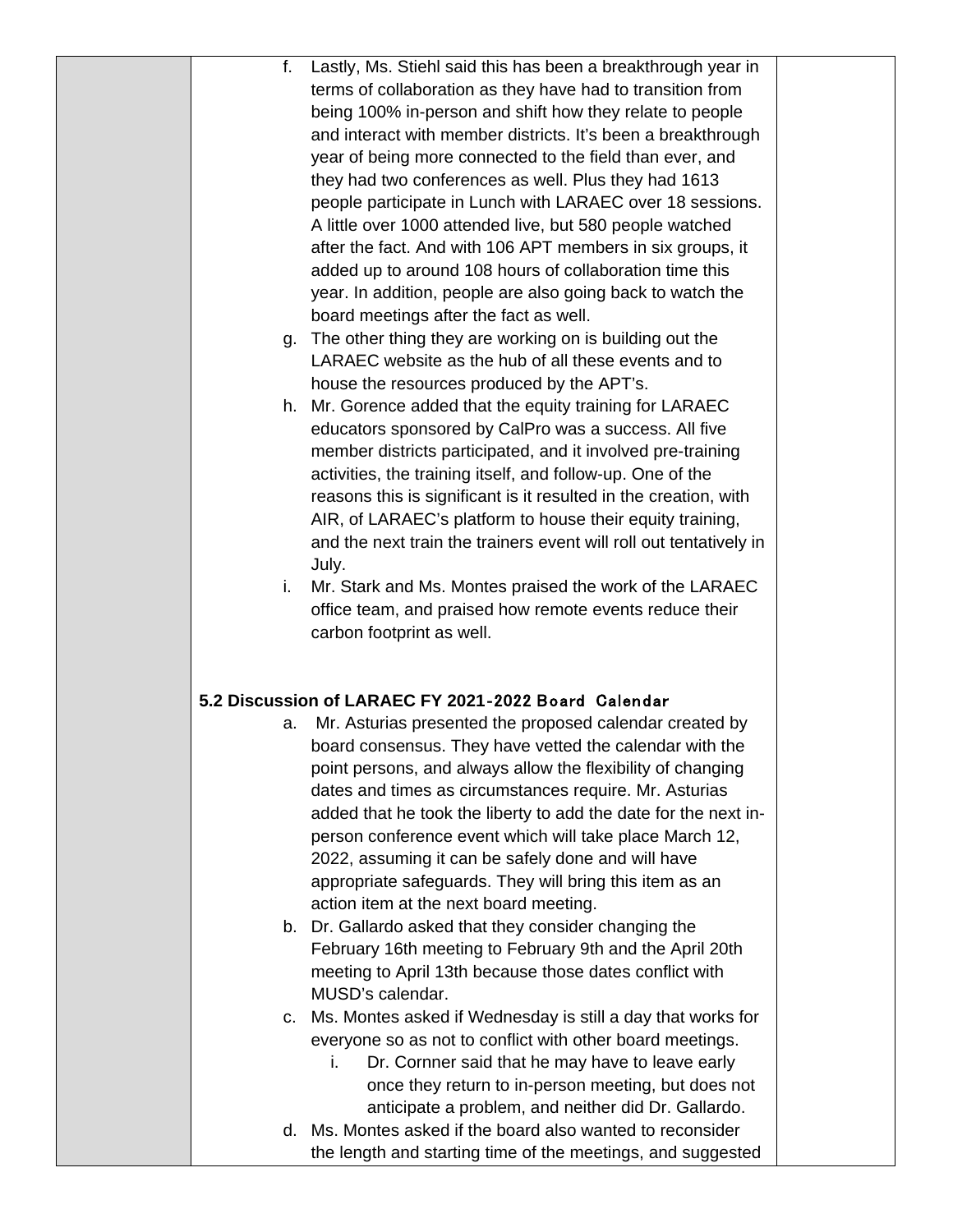|    |         | starting at 9:30 or 9:00 AM. Dr. Gallardo was fine with                                                    |  |
|----|---------|------------------------------------------------------------------------------------------------------------|--|
|    |         | starting earlier, but thought they should keep the 3-hour                                                  |  |
|    |         | timeframe, since it is easier to block 3 hours and not take                                                |  |
|    |         | them all than to budget 2 hour or 1 and have to cut the                                                    |  |
|    |         | meeting short. Dr. Cornner and Dr. Gallardo agreed that                                                    |  |
|    |         | starting earlier was better, and Mr. Stark, Ms. Montes, and                                                |  |
|    |         | Ms. Heard areed to starting at 9:00 AM.                                                                    |  |
|    |         | e. Ms. Montes suggested that they still keep the 3-hour                                                    |  |
|    |         | timeframe, and finally suggested they plan for most                                                        |  |
|    |         | meetings to be in Zoom, and maybe do one or two a year in                                                  |  |
|    | person. |                                                                                                            |  |
| f. |         | Dr. Cornner said that they are waiting on legislative changes                                              |  |
|    |         | as a board that might exclude LARAEC's type of board from                                                  |  |
|    |         | the requirement to go back to full Brown Act capacity, but if                                              |  |
|    |         | they don't the requirement with the Brown Act is to have at                                                |  |
|    |         | least a majority of members of the board present in person                                                 |  |
|    |         | in order for them to have a meeting.                                                                       |  |
|    | i.      | Dr. Cornner hoped that the state looks to an update                                                        |  |
|    |         | to the Brown Act because the LACCD board has                                                               |  |
|    |         | experienced dramatically increased attendance                                                              |  |
|    |         | since they held board meetings virtually. In-person                                                        |  |
|    |         | they would be lucky to have 50 people there, but                                                           |  |
|    |         | now regularly have 200-300 people in attendance.                                                           |  |
|    |         | The intent of the Brown Act was for public                                                                 |  |
|    |         | transparency, but the Zoom meetings have been a                                                            |  |
|    |         | godsend, so hopefully legislation catches up with                                                          |  |
|    |         | reality.                                                                                                   |  |
|    | ii.     | Dr. Gallardo added that he is not sure the Brown Act                                                       |  |
|    |         | completely applies because the LARAEC board are                                                            |  |
|    |         | not elected officials, but he will concur with whatever                                                    |  |
|    |         | the case is, and if they can maximize the                                                                  |  |
|    |         | accessibility of their communities, he thinks it is best                                                   |  |
|    |         | if they are required to be there, and they can                                                             |  |
|    |         | potentially rotate which board members are present                                                         |  |
|    |         | and still maintain a Zoom connection.                                                                      |  |
|    | iii.    | Mr. Asturias clarified that AB104 indicates that                                                           |  |
|    |         | LARAEC needs to have public meetings. They are                                                             |  |
|    |         | not necessarily bound by the Brown Act, but it is<br>really the best way to do public meetings since it is |  |
|    |         | so well known. And the LARAEC office will keep the                                                         |  |
|    |         | board posted since they do receive periodic updates                                                        |  |
|    |         | from the CAEP office, and they have most likely                                                            |  |
|    |         |                                                                                                            |  |
|    |         | been notified about an increase in meeting<br>attendance across the board through electronic               |  |
|    |         | means.                                                                                                     |  |
|    | iv.     | Ms. Heard added that in LA with public                                                                     |  |
|    |         | transportation being as poor as it is, they might have                                                     |  |
|    |         | people coming from other parts of the city on public                                                       |  |
|    |         | transit, and it makes it almost impossible for a lot of                                                    |  |
|    |         |                                                                                                            |  |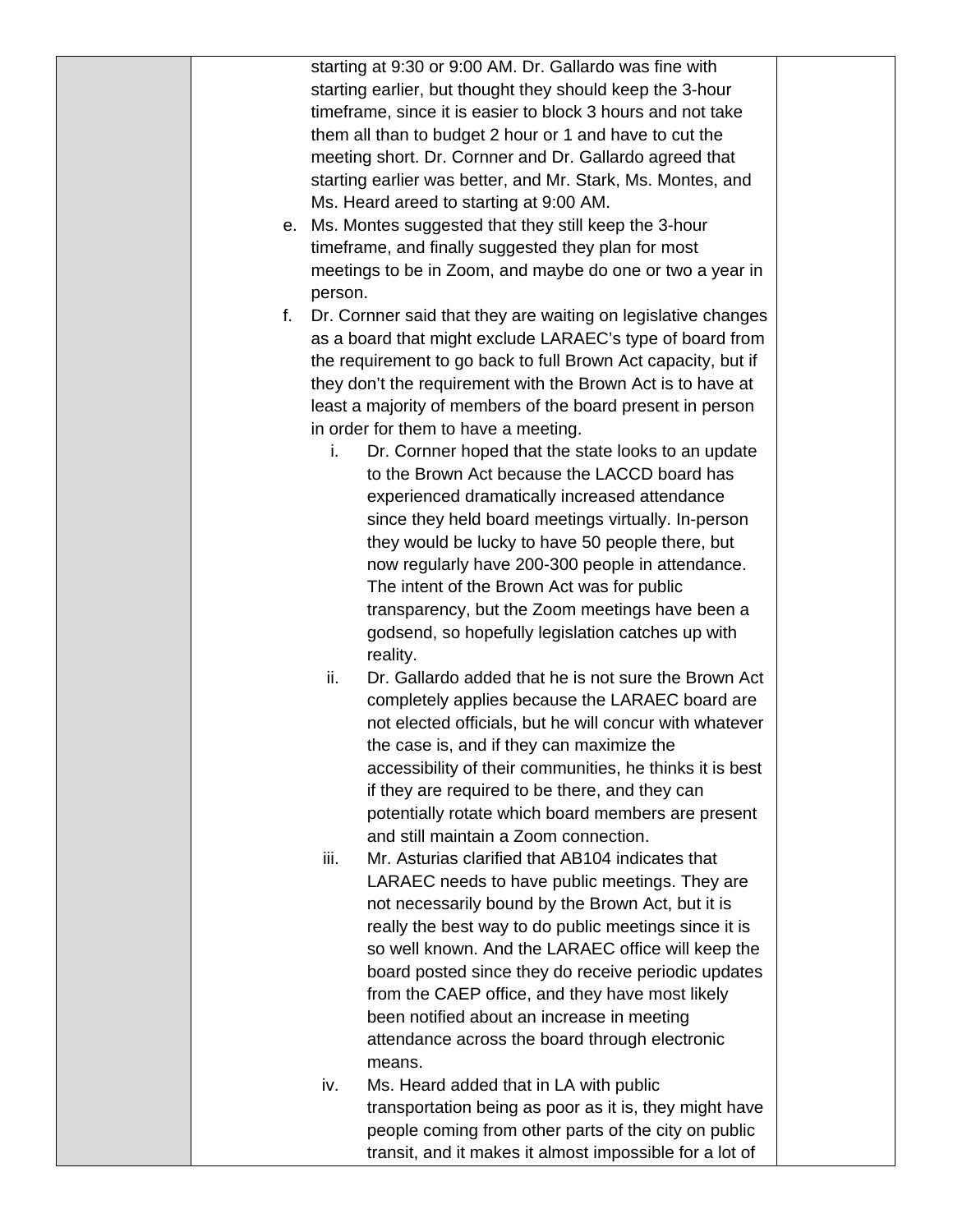their students to be in attendance. They have jobs, so it is not easy for them to take a half day or full day off work. So truly public Zoom meetings are more accessible and sensitive to the socio-economics of their region.

g. Mr. Asturias summarized that they will change the February and April meeting dates and change the meeting time to 9:00 AM to 12:00 AM, and they will bring an updated schedule to the board in June for approval.

## **5.3 Discussion of bylaws related to hiring personnel for the LARAEC office**

- a. Mr. Asturias explained that last board meeting, Dr. Gallardo requested clarification on the hiring policies for staff for the LARAEC office. The first time there was hiring for LARAEC certificated personnel, the entire board participated in the selection of staff. At the time, the board did not take part in the selection of classified individuals, which are the Secretary and Financial Analyst.
- b. Mr. Asturias explained that when the bylaws were written it was indicated that the board will have input on the hiring of the certificate individual, their advisors, and the project manager. The board also can request additional staff to the LARAEC office and remove staff from the LARAEC office.
- c. Mr. Asturias displayed the bylaws related to personnel and explained that the bylaws are basically silent when it comes to replacing personnel. As the LARAEC office is funded through the board, the board is instrumental in developing job descriptions for each position.
- d. In summary, Mr. Asturias believed that their interpretation of the bylaws indicates that the board has leeway in respect to the positions in the LARAEC office. As far as classified positions, there are bigger constraints in terms of how they go about hiring those individuals and as a matter of historical context, previously the board did not participate in the hiring of classified staff.
- e. Dr. Gallardo said it is not necessarily that the board needs to be involved in all the interviews. What he wanted to make clear is that even though they are not the hiring group, they should have input in the recommendations before the hiring take place, especially for positions like the financial personnel, that they should have a review before the positions et hired and they are consulted prior to the final process, and potentially their bylaws need to be revisited to indicate that LARAEC is ultimately the ones that do the hiring even though it goes through LAUSD. Dr. Gallardo finds it particularly disadvantageous for the board to just learn that someone left and was replaced.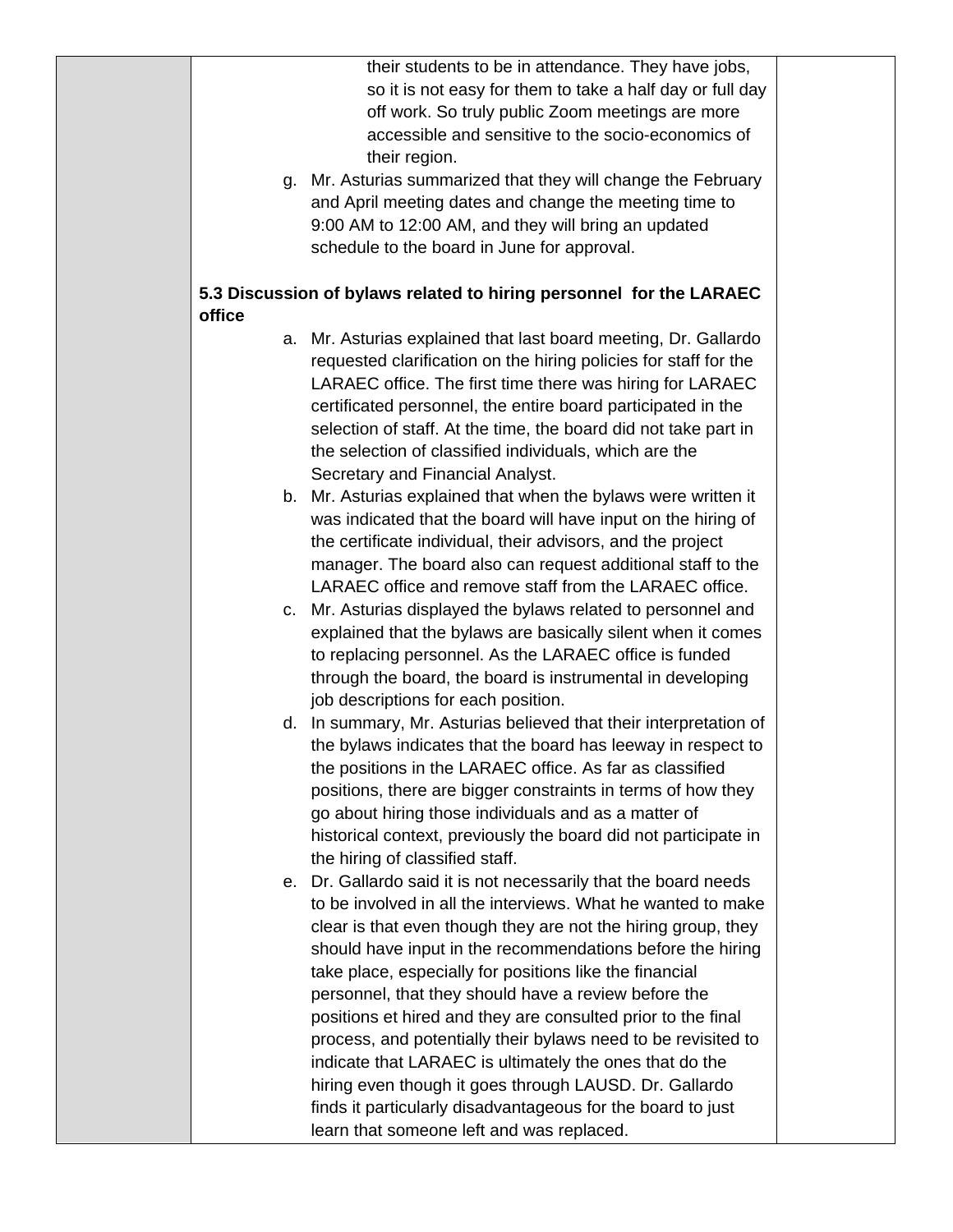| f. | Dr. Cornner added that LAUSD runs under a personnel                                            |  |
|----|------------------------------------------------------------------------------------------------|--|
|    | commission, and in an effort to integrate both host policy                                     |  |
|    | levels, there may need to be some work done and he is not                                      |  |
|    | sure if they can directly lay that in their bylaws. They may                                   |  |
|    | have to review how it intersects with the civil service hiring                                 |  |
|    | process.                                                                                       |  |
| g. | Ms. Montes added that when they created the bylaws, hey                                        |  |
|    | were aware of the personnel permission issues that exist                                       |  |
|    | between LACCD and LAUSD, but thought bylaw A.4 under                                           |  |
|    | Article VIII was what they couldn't figure out. So she thinks                                  |  |
|    | that when they want to replace someone vacating a                                              |  |
|    | position, that needs to be brought before the board, also for                                  |  |
|    | consideration of whether they need to fill that position.                                      |  |
|    | h. Dr. Gallardo said that he is not intending that they insert                                 |  |
|    | themselves into the personnel commission's work, but                                           |  |
|    | rather that Mr. Asturias would come to the board with a                                        |  |
|    | candidate and inform the board that they are replacing a                                       |  |
|    |                                                                                                |  |
|    | staff member, and talk about why they are recommending                                         |  |
|    | the new person. Dr. Gallardo also does not think the                                           |  |
|    | process they are talking about intervenes with the                                             |  |
|    | commission at all, and they will still be able to share hiring<br>details in a closed session. |  |
|    |                                                                                                |  |
| i. | Mr. Asturias asked to clarify if what Dr. Gallardo is advocatin                                |  |
|    | is that if a position becomes available, they notify the board                                 |  |
|    | that this change has happened in the LARAEC office, and                                        |  |
|    | ask if they would want the board to continue having that                                       |  |
|    | position. Mr. Asturias also wanted to confirm that Dr.                                         |  |
|    | Gallardo wanted the board to have input on what person                                         |  |
|    | gets picked from the list of eligible participants from the                                    |  |
|    | personnel commission. Mr. Asturias asked if the rest of the                                    |  |
|    | board members would want that to be applicable to all the                                      |  |
|    | districts and their staff.                                                                     |  |
| j. | Dr. Gallardo said he does not necessarily agree with a                                         |  |
|    | couple of things Mr. Asturias said. Dr. Gallardo does not                                      |  |
|    | want to interject the board into the interview process; he is                                  |  |
|    | saying he would like Mr. Asturias to come in and announce                                      |  |
|    | the vacancy was approved, give a recommendation, and                                           |  |
|    | give the board the opportunity to give any feedback. If he                                     |  |
|    | heard Mr. Asturias right, it's LAUSD's decision to hire and                                    |  |
|    | he would disagree with that because it is a LARAEC                                             |  |
|    | position that is LARAEC funded. They may be attached to                                        |  |
|    | the district, but LARAEC staff are borrow employees to                                         |  |
|    | LARAEC: hired through and attached to LAUSD but the                                            |  |
|    | responsibility is LARAEC's. He thinks this needs to be                                         |  |
|    | clarified in the future.                                                                       |  |
| k. | Mr. Stark jumped in, saying he appreciated all the                                             |  |
|    | perspectives that have been shared, adding that on the one                                     |  |
|    | hand they have some technical issues with hiring and                                           |  |
|    | reporting and working with personnel commissions and                                           |  |
|    |                                                                                                |  |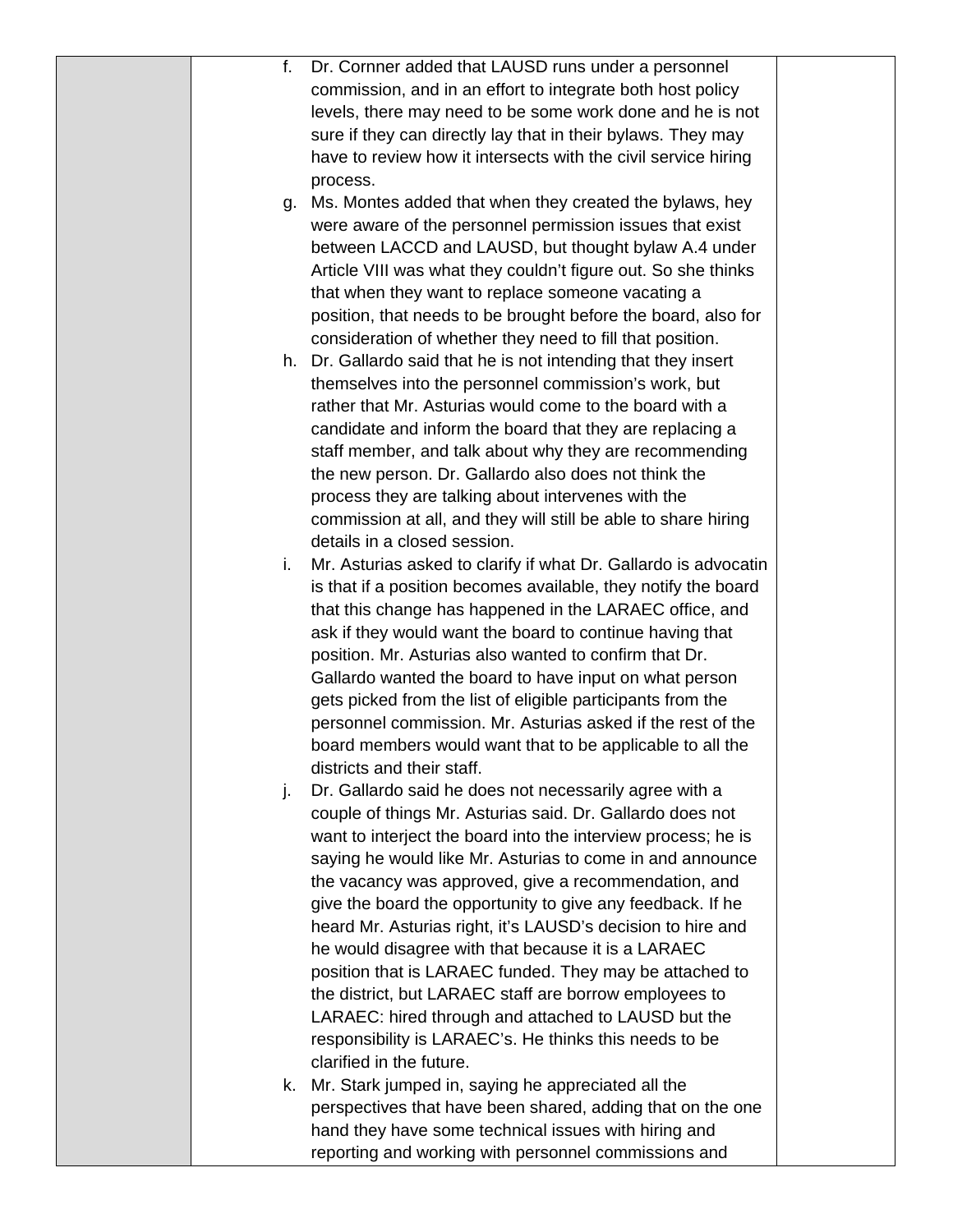|    | employee bargaining units. And then there is the technical                                                           |  |
|----|----------------------------------------------------------------------------------------------------------------------|--|
|    | stuff and how that has to happen and the legal requirements                                                          |  |
|    | attached to those staffing actions. Though they are LAUSD                                                            |  |
|    | employees, they're obviously providing services to all                                                               |  |
|    | districts to some degree, so for the board to have some                                                              |  |
|    | input on that is valuable, it just boils down to how.                                                                |  |
|    | Mr. Stark suggested one possibility would be for Mr.<br>i.                                                           |  |
|    | Asturias to go to the point people and talk through                                                                  |  |
|    | and bring forward proposals that meet the technical                                                                  |  |
|    | requirements of what they have to do, matching the                                                                   |  |
|    | spirit of the law while still allowing for some type of                                                              |  |
|    | meaningful input.                                                                                                    |  |
|    | Another possibility would be a kind of study session<br>ii.                                                          |  |
|    | where they come together to identify questions and                                                                   |  |
|    | hash it out in a public environment. They could do                                                                   |  |
|    | this or the previous suggestion or both.                                                                             |  |
| I. | Mr. Stark said they can hopefully land on a proposal or                                                              |  |
|    | recommendation and ultimately codify it as much as                                                                   |  |
|    | possible in the bylaws. Dr. Gallardo completely agreed.                                                              |  |
|    | m. Mr. Asturias summarized that the takeaways are, one, if a                                                         |  |
|    | position were to vacate, they would come before the board                                                            |  |
|    | with the first level of question: do they still need the position.                                                   |  |
|    | Then the second level would be doing interviews, coming up                                                           |  |
|    | with one or two candidates, then presenting those to the                                                             |  |
|    | board for input. Mr. Stark suggested they do a study session                                                         |  |
|    | since this agenda item was more of an update, and if they                                                            |  |
|    | will be creating new bylaws language or developing a new                                                             |  |
|    | process, they should hash it out publicly, but the point                                                             |  |
|    | person team should also do some research to come up with                                                             |  |
|    | proposals, and present those to the board. Ms. Heard                                                                 |  |
|    | agreed as it would give them an opportunity to hear what                                                             |  |
|    | other consortia are doing. The rest of the board concurred.                                                          |  |
|    | 5.4 Policies and Procedures implementation:                                                                          |  |
|    | a. Mr. Asturias thanked the board for approving the policies                                                         |  |
|    | and procedures. His first suggestion is to conduct the first                                                         |  |
|    | desk/in-person on site review after January 2022 so it would                                                         |  |
|    | allow six months for the new policies and procedures to be                                                           |  |
|    | in place, then the firm contracted by them to formulate the                                                          |  |
|    | policies and procedures or another third party can come in                                                           |  |
|    | and evaluate the implementation. He wanted to see if the                                                             |  |
|    | board was okay with re-engaging Eide Bailey for the desk                                                             |  |
|    | and site visits, or if the board would like LARAEC to find                                                           |  |
|    | another provider.                                                                                                    |  |
|    | b. Dr. Cornner asked if this is something they can do as part of                                                     |  |
|    | their basic audit. Mr. Asturias clarified that it is not just the                                                    |  |
|    | district, but the actual LARAEC office that is going to be                                                           |  |
|    | evaluated through this process. Dr. Cornner noted that<br>usually when auditors come in, they audit you against your |  |
|    | own policies and procedures, and it would seem to be a lot                                                           |  |
|    |                                                                                                                      |  |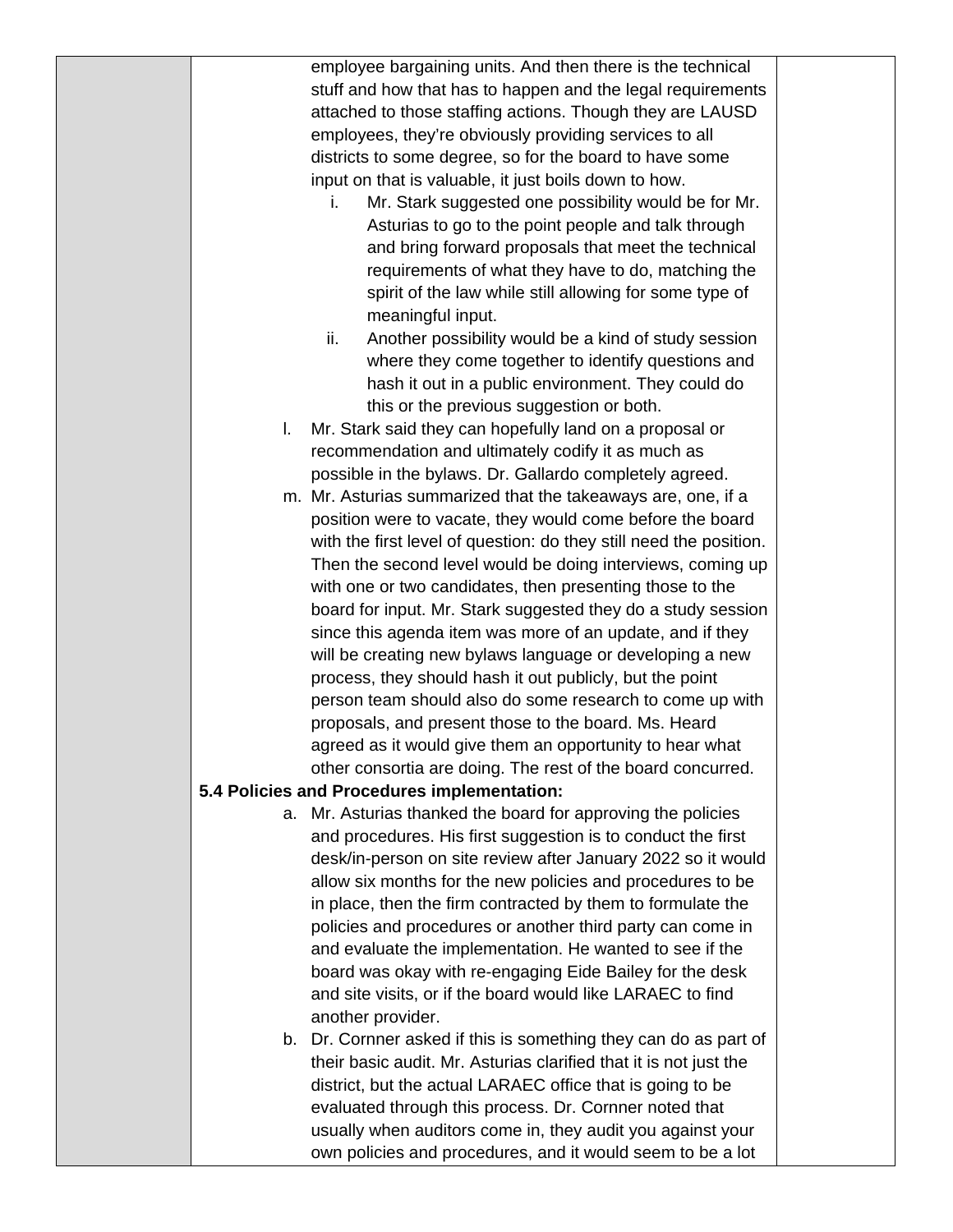of pressure on the LARAEC office that they need to gather information to go through a third-party audit in January, then the normal audit processes, so it would be better to see if they can be combined. He asked if this was 100% within the scope of the original RFP and selection process, and Mr. Asturias said it was. Dr. Cornner said it still might be worth having an integrated approach so as not to overwhelm your office.

c. Mr. Asturias said that they will review those ideas with the point persons and bring up some options at the next meeting.

## **5.5 Discuss the LARAEC Board presidency succession**

- a. Ms. Stiehl explained that Mr. Stark has one more meeting left in his presidency, and then they will need to elect a new board president for next school year. They laid out in their bylaws that they would have a President, a first Vice President, and a second Vice President. Ideally, they will elect a President for next year and then whoever is the first VP will be the President the year after that, and the second the year after that so they have a line of succession of three that they need to nominate. They should do this in time so the new President can take over for their first meeting of the new year in July.
- b. Dr. Cornner asked if they had selected the first and second Vice Presidents which districts that would be so they know what the rotation is. Ms. Stiehl said that their first president was Ms. Montes from CCUSD, then they had Mr. Urioste from BUSD, and currently they have LAUSD. After Mr. Stark would have been Ms. Jacquez, but she retired and that was as far as they had elected. Ms. Montes added that Dr. Miller from LACCD ran the board for a time.
- c. Dr. Gallardo thought they were moving in a good direction, having seen LAREC go through a lot of changes in his time as Director of Adult Ed at MUSD. He said MUSD will support whoever would like to lead.
- d. Dr. Cornner nominated Dr. Gallardo as LARAEC board president, and Ms. Montes seconded. Dr. Cornner added that he would be happy to serve in whatever capacity they think is necessary.
- e. Mr. Stark nominated Dr. Cornner for the first Vice President position to succeed Dr. Gallardo when his term is up.
- f. Ms. Montes nominated Ms. Heard as the second Vice President.
- g. Mr. Stark called for a vote to elect Dr. Gallardo as President, Dr. Cornner as first Vice President, and Ms. Heard as second Vice President.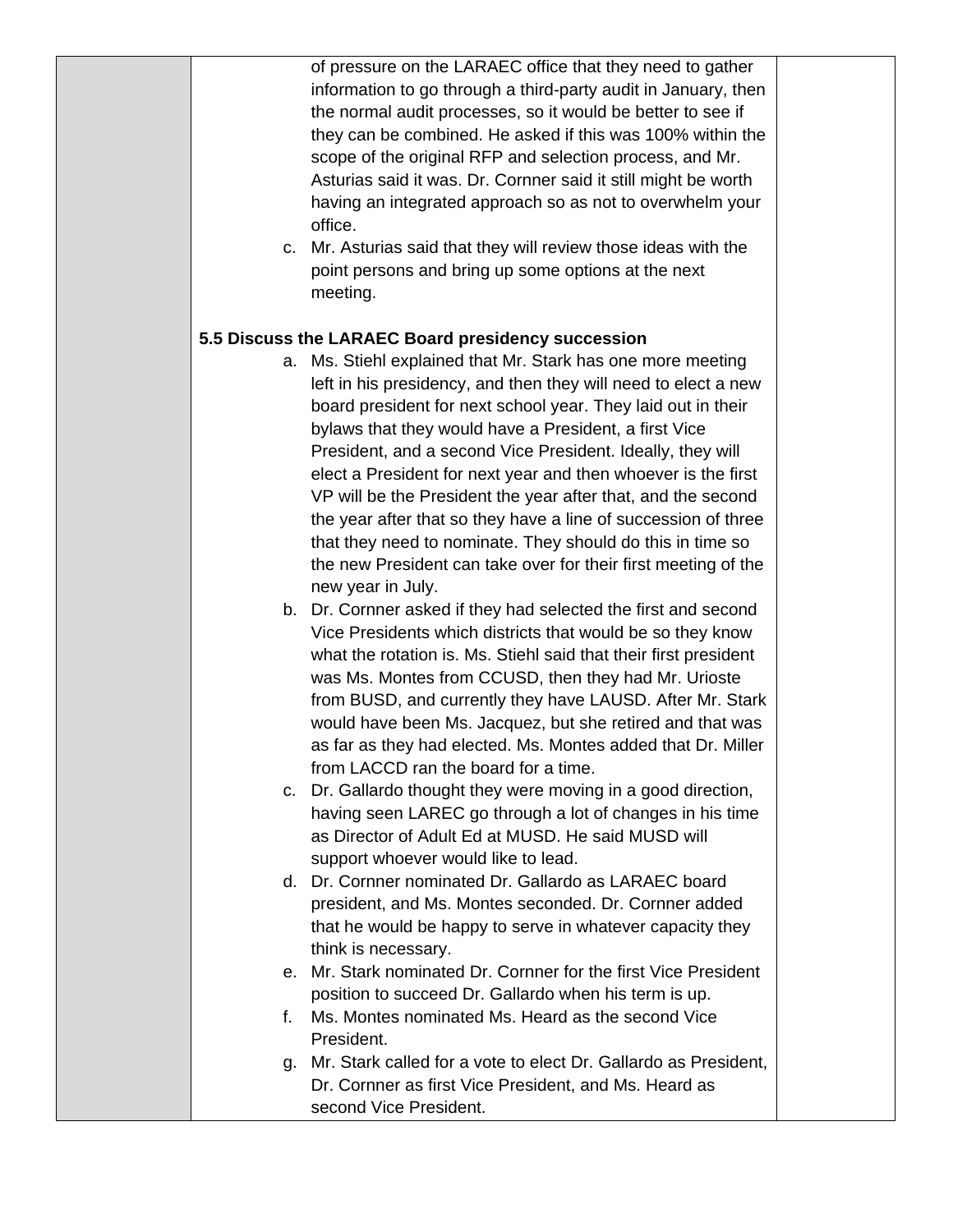|                                            |               |    | h. The board voted unanimously to elect Dr. Gallardo as<br>President, Dr. Cornner as first Vice President, and Ms.<br><b>Heard as second Vice President</b><br>5.6 Three Year Plan template update<br>a. Ms. Stiehl explained that the CAEP office had promised to<br>have the template and questions for Three-Year-Plan<br>planning distributed by the middle of June, so the LARAEC<br>office is hoping to receive those around June 15. They are<br>still creating the guidance right now and ideally will release it<br>in July.<br>b. In addition, the state is planning on putting together a robust<br>training process for consortium to help guide them in the<br>planning for this year and will implement that earlier in the<br>school year. Ms. Stiehl, Mr. Gorence, and Mr. Asturias have<br>been chosen to participate in this guidance development<br>and will be on a focus group panel this week.<br>c. Lastly, the plan is not going to be due until June 2022. |             |
|--------------------------------------------|---------------|----|-------------------------------------------------------------------------------------------------------------------------------------------------------------------------------------------------------------------------------------------------------------------------------------------------------------------------------------------------------------------------------------------------------------------------------------------------------------------------------------------------------------------------------------------------------------------------------------------------------------------------------------------------------------------------------------------------------------------------------------------------------------------------------------------------------------------------------------------------------------------------------------------------------------------------------------------------------------------------------------|-------------|
| 6<br><b>Board Member</b><br><b>Reports</b> | <b>LAUSD:</b> |    | a. Mr. Stark gave a shout out to the community colleges: his<br>son is enrolled in West LA College, and the remote<br>orientation, onboarding, and registration has been<br>seamless. He also would like to extend an invitation to any<br>and all in the consortium to have a kind of group or task<br>force focused on allied health and growing their efforts in<br>that arena because of the huge need for health care<br>workers. So if they were to join forces and really develop a<br>consortium list of clinical sites and partners, that would be<br>something to consider. And then, what does that look like<br>for articulation, and what does the pathway look like in Adult<br>Ed and Community College.                                                                                                                                                                                                                                                             | Mr. Stark   |
|                                            | <b>BUSD:</b>  | a. | Ms. Heard reported that BUSD is moving forward with its<br>LVN program and should be hiring a program director over<br>the summer.                                                                                                                                                                                                                                                                                                                                                                                                                                                                                                                                                                                                                                                                                                                                                                                                                                                  | Ms. Heard   |
|                                            | <b>LACCD:</b> |    | a. Dr. Cornner commented that they are in the middle of                                                                                                                                                                                                                                                                                                                                                                                                                                                                                                                                                                                                                                                                                                                                                                                                                                                                                                                             | Dr. Cornner |
|                                            |               |    | interesting times. LACCD's fall schedules were posted this<br>past Monday for students to start enrolling based on priority<br>registration. There will be additions and changes, and they<br>take pride in flexibility with scheduling. Lastly, it is<br>graduation season, and they are having a graduation in<br>celebration of the LGBTQ+ community, and it was probably<br>the best attendance they've ever had with more than 200<br>people attending. They will continue to have other cultural                                                                                                                                                                                                                                                                                                                                                                                                                                                                              |             |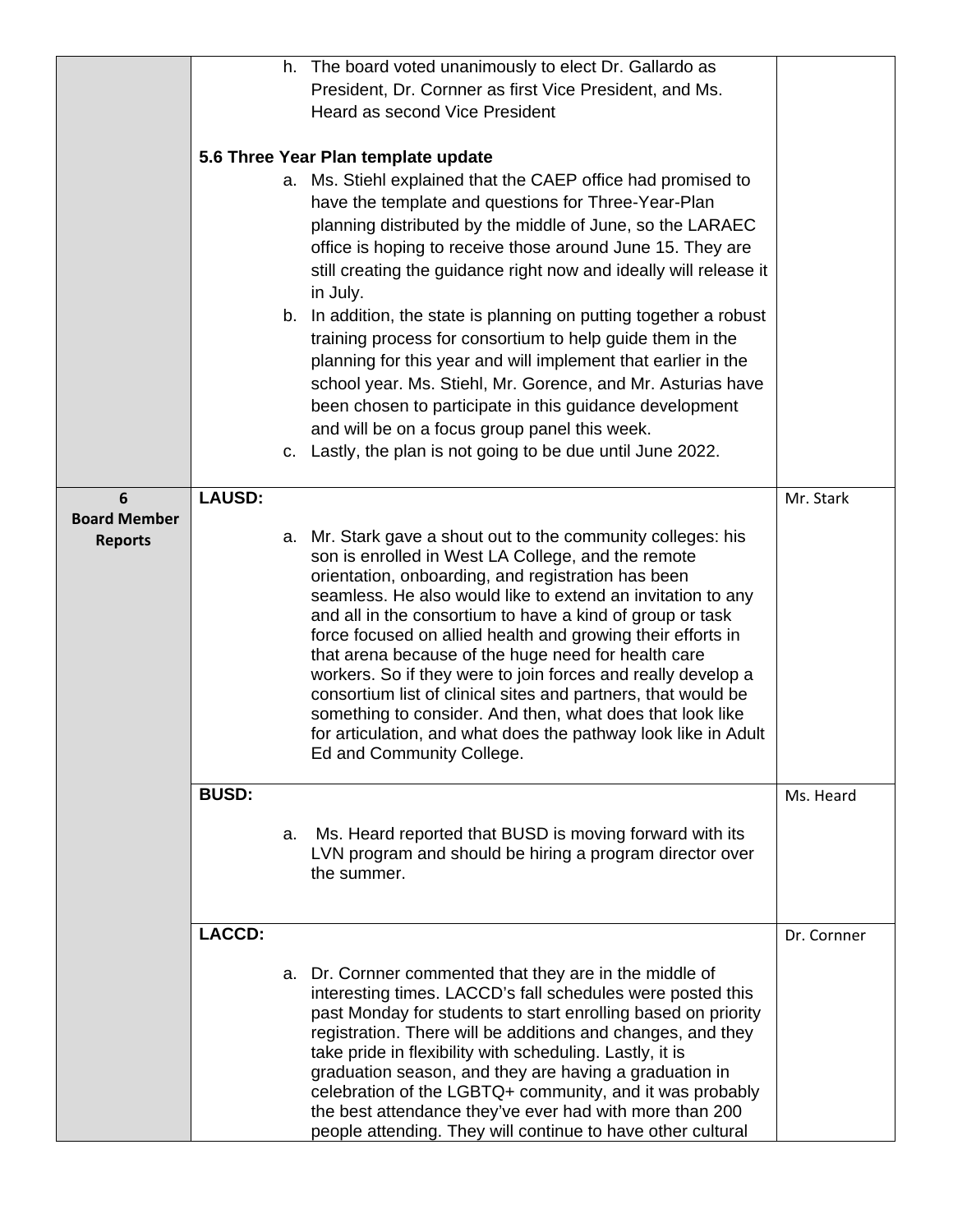|                                         | celebrations of accomplishment throughout the next weeks<br>leading to their traditional commencement.                                                                                                                                                                                                                                                                                                                                                                                                                                                                                                                                                                                                                                                                                                                                                                                                                                                                                                                                                                                                                                                                                                                                                                                                                                                                                                                          |              |
|-----------------------------------------|---------------------------------------------------------------------------------------------------------------------------------------------------------------------------------------------------------------------------------------------------------------------------------------------------------------------------------------------------------------------------------------------------------------------------------------------------------------------------------------------------------------------------------------------------------------------------------------------------------------------------------------------------------------------------------------------------------------------------------------------------------------------------------------------------------------------------------------------------------------------------------------------------------------------------------------------------------------------------------------------------------------------------------------------------------------------------------------------------------------------------------------------------------------------------------------------------------------------------------------------------------------------------------------------------------------------------------------------------------------------------------------------------------------------------------|--------------|
|                                         | <b>MUSD:</b>                                                                                                                                                                                                                                                                                                                                                                                                                                                                                                                                                                                                                                                                                                                                                                                                                                                                                                                                                                                                                                                                                                                                                                                                                                                                                                                                                                                                                    | Dr. Gallardo |
|                                         | Dr. Gallardo said that MUSD is having two ceremonies,<br>a.<br>one drive-through and one in person in July. July 30 will be<br>the in-person one. They are also exploring an LVN<br>program as well, so he will be calling Ms. Heard for advice<br>and information shortly.                                                                                                                                                                                                                                                                                                                                                                                                                                                                                                                                                                                                                                                                                                                                                                                                                                                                                                                                                                                                                                                                                                                                                     |              |
|                                         | <b>CCUSD:</b>                                                                                                                                                                                                                                                                                                                                                                                                                                                                                                                                                                                                                                                                                                                                                                                                                                                                                                                                                                                                                                                                                                                                                                                                                                                                                                                                                                                                                   | Ms Montes    |
|                                         | Ms. Montes reported that CCUSD is actually doing an in-<br>а.<br>person graduation on June 10 at 6:30. She added that they<br>had stopped the citizenship education for many years, and<br>under Ms. Morris' leadership brought it back. Finally, they<br>have all of their summer programs that are offered: ESL,<br>high school diploma, and high school equivalency.                                                                                                                                                                                                                                                                                                                                                                                                                                                                                                                                                                                                                                                                                                                                                                                                                                                                                                                                                                                                                                                         |              |
| $\overline{7}$<br><b>Public Comment</b> | No public comment at this time.                                                                                                                                                                                                                                                                                                                                                                                                                                                                                                                                                                                                                                                                                                                                                                                                                                                                                                                                                                                                                                                                                                                                                                                                                                                                                                                                                                                                 | Mr. Gorence  |
| 8                                       | No action items.                                                                                                                                                                                                                                                                                                                                                                                                                                                                                                                                                                                                                                                                                                                                                                                                                                                                                                                                                                                                                                                                                                                                                                                                                                                                                                                                                                                                                |              |
| <b>Action Items</b>                     |                                                                                                                                                                                                                                                                                                                                                                                                                                                                                                                                                                                                                                                                                                                                                                                                                                                                                                                                                                                                                                                                                                                                                                                                                                                                                                                                                                                                                                 |              |
| 9<br><b>Announcements</b>               | Mr. Asturias announced that the Pars Equality Center from Sherman Oaks<br>has submitted a request to become part of LARAEC. They understand they<br>can be a non-financial partner of the consortium. He shared the letter they<br>submitted to the board members. The consortium does not have any<br>partners as of yet so this would be a first for LARAEC and they would need<br>to figure out what the next steps will be and what the role of a partner is.<br>they have outlined some of those elements in the letter. Mr. Stark thought it<br>might be helpful if they bring them in for a meeting to pitch what's in it for<br>them and for LARAEC and for adult learners in the region, and then<br>LARAEC would have a chance to ask questions and go from there. He is<br>not sure this requires a formal board action.<br>Dr. Cornner added that he did not see much in the letter that laid out what<br>the partnership would entail. He thinks that if they are looking at a formal<br>partnership it should be incorporated into the discussion with the larger<br>three year plan, because if they are going to embrace the idea of formal<br>partnerships, they need to have a structure for that that's equitable to other<br>organizations that may want to reach out to us without putting us in a<br>situation where we could easily have more partners than we have the<br>capacity to collaborate with. |              |
|                                         | Dr. Gallardo agreed with Mr. Stark and Dr. Cornner. Ms. Montes said they<br>would need more information, and Mr. Stark said that one idea is to have<br>them come in to do a presentation, reaching out with the point people first.<br>to do some initial research and get more detail. Ms. Montes echoed Dr.<br>Cornner's concerns of potentially opening up partnerships only to be<br>swarmed by potential partners without a structure to actually implement<br>and screen them. In addition, they would need to know how it fits with the<br>legislation that governs adult ed, and what AB86 and AB104 have to say<br>about partners and including them. Otherwise it's an open public meeting,<br>they can come anytime they want during the public comment part.                                                                                                                                                                                                                                                                                                                                                                                                                                                                                                                                                                                                                                                       |              |